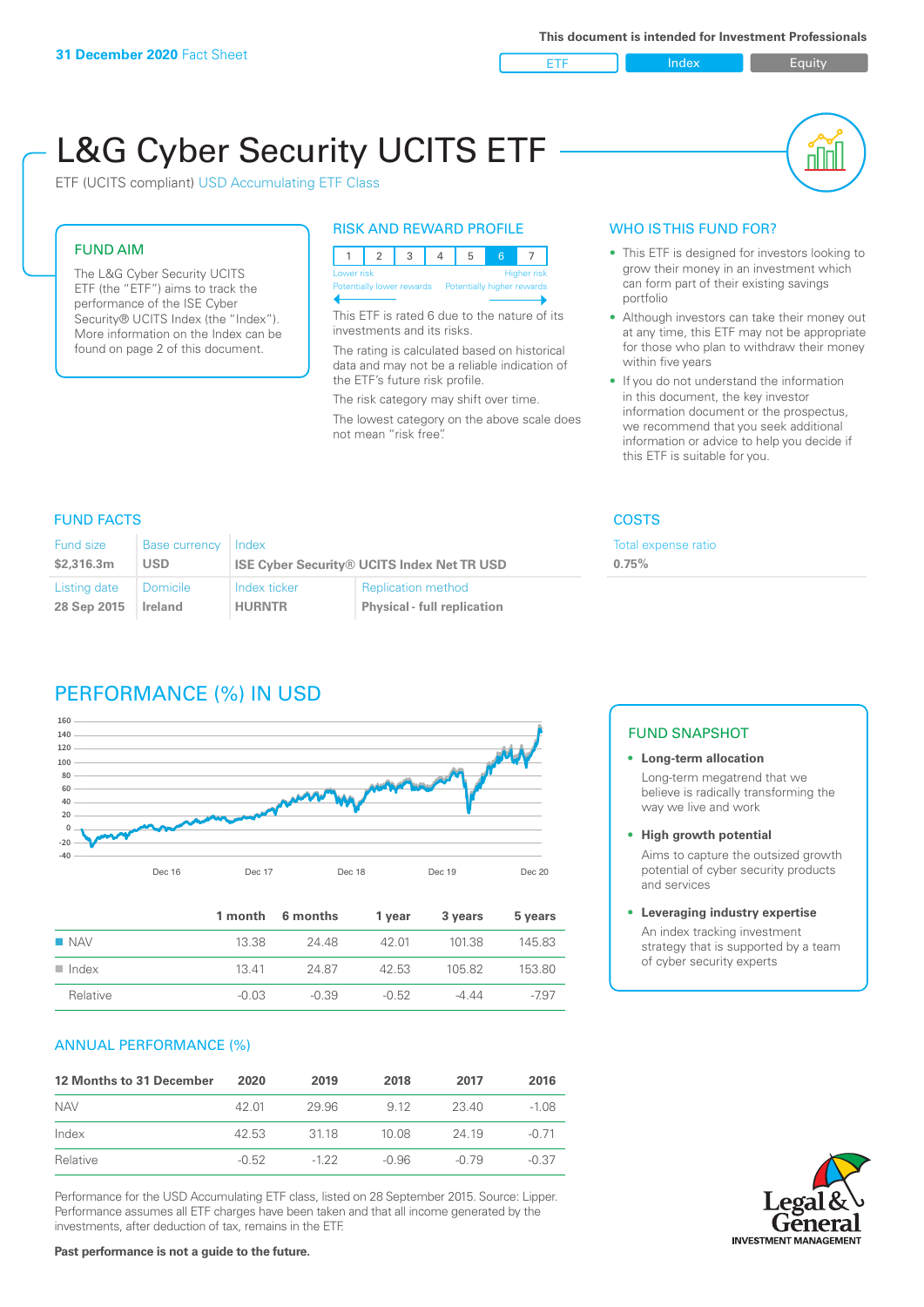# L&G Cyber Security UCITS ETF

ETF (UCITS compliant) USD Accumulating ETF Class

### INDEX BREAKDOWN

The breakdowns below relate to the Index. The ETF's portfolio may deviate from the below. All data source LGIM unless otherwise stated. Totals may not sum to 100% due to rounding.







#### TOP 10 CONSTITUENTS (%)

| FireEye                 | 3.5 |
|-------------------------|-----|
| Cloudflare              | 3.4 |
| Cyberark                | 2.9 |
| CrowdStrike             | 29  |
| Palo Alto Networks      | 27  |
| Blackberry              | 27  |
| Proofpoint              | 2.4 |
| Fortinet                | 23  |
| <b>NetScout Systems</b> | 23  |
| Qualys                  | 2.3 |
|                         |     |

#### INDEX DESCRIPTION

The Index aims to track the performance of a basket of stocks of companies that are actively engaged in providing cyber security technology and services.

The Index is comprised of companies which are publically traded on various stock exchanges around the world that generate a material proportion of their revenues from the cyber security industry. The industry is deemed to be comprised of companies in the following two subsectors: (1) Infrastructure Providers that develop hardware and software for safeguarding internal and external access to files, websites and networks; and (2) Service Providers that provide consulting and secure cyber-based services.

A company is only eligible for inclusion in the Index if it is of a sufficient size (determined by reference to the total market value of its shares) and it is sufficiently "liquid" (a measure of how actively its shares are traded on a daily basis).

Within the Index, the weights allocated to the Infrastructure Provider and Service Provider subsectors are determined by reference to the relative size of each sector (i.e. the total market value of the shares of all companies within each subsector). Initially, the companies are equally weighted within each subsector. However, an adjustment to the weights is made if any company falls short of a liquidity test that is applied to each company individually.

#### INVESTMENT MANAGER

GO ETF Solutions LLP is the investment manager for each of the exchange traded funds (ETFs) issued by Legal & General UCITS ETF Plc and is responsible for the day-to-day investment management decisions for this ETF. The team is highly experienced with respect to all aspects relating to the management of an ETF portfolio, including collateral management, OTC swap trading, adherence to UCITS regulations and counterparty exposure and monitoring.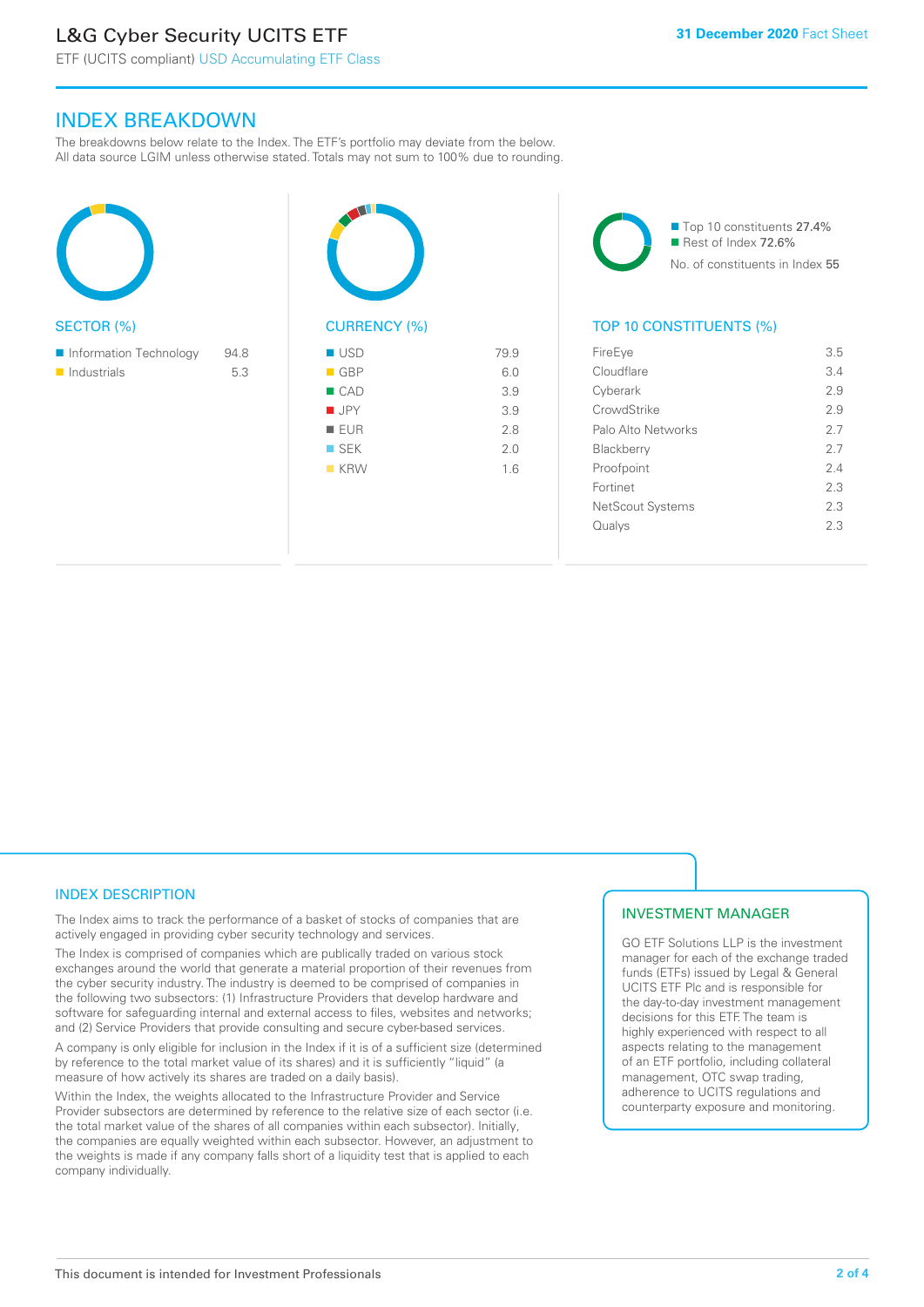# L&G Cyber Security UCITS ETF

ETF (UCITS compliant) USD Accumulating ETF Class

#### KEY RISKS

- The value of an investment and any income taken from it is not guaranteed and can go down as well as up; you may not get back the amount you originally invested.
- An investment in the ETF involves a significant degree of risk. Any decision to invest should be based on the information contained in the relevant prospectus. Prospective investors should obtain their own independent accounting, tax and legal advice and should consult their own professional advisers to ascertain the suitability of the ETF as an investment.
- The value of the shares in the ETF is directly affected by increases and decreases in the value of the Index. Accordingly the value of a share in the ETF may go up or down and a shareholder may lose some or the entire amount invested.
- The ETF's ability to closely track the Index will be affected by its ability to purchase and/or sell the Index constituents and any legal or regulatory restrictions or disruptions affecting them.
- The ETF's ability to closely track the Index will also be affected by transaction costs and taxes incurred when adjusting its investment portfolio generally and/ or to mirror any periodic adjustments to the constituents of the Index. There can be no certainty that ETF shares can always be bought or sold on a stock exchange or that the market price at which the ETF shares may be traded on a stock exchange will reflect the performance of the Index.
- The ETF is subject to the risk that third party service providers (such as a bank entering into swaps with the ETF or the ETF's depositary) may go bankrupt or fail to pay money due to the ETF or return property belonging to the ETF.
- As the Index includes micro, small and medium-sized publicly traded companies, the ETF is subject to the risk that such companies may be more vulnerable to adverse business or economic events and greater and more unpredictable price changes than larger companies or the stock market as a whole.
- The ETF is subject to the risks associated with technology-focused companies that are particularly vulnerable to rapid developments in technology (which may leave their products out-of-date), government regulation and competition from domestic and foreign competitors who may have lower production costs. Such companies may also have difficulties establishing and maintaining patents, copyrights, trademarks and trade secrets relating to their products which could negatively affect their value.

For more in[form](https://www.lgimetf.com/)ation, please refer to the key investor information document on our website Ø

#### TRADING INFORMATION

| <b>Exchange</b>           | <b>Currency ISIN</b> |                     | <b>SEDOL</b>   | <b>Ticker</b> | <b>Bloomberg</b> |
|---------------------------|----------------------|---------------------|----------------|---------------|------------------|
| London Stock Exchange USD |                      | IE00BYPLS672        | <b>BYPLS67</b> | <b>USPY</b>   | USPY IN          |
| London Stock Exchange GBP |                      | IE00BYPLS672        | BYRGP36        | ISPY          | <b>ISPY IN</b>   |
| Borsa Italiana            | EUR                  | IE00BYPLS672        | <b>BYV7098</b> | <b>ISPY</b>   | <b>ISPY IM</b>   |
| Deutsche Börse            | EUR                  | <b>IFOORYPLS672</b> | <b>RYRMFH8</b> | <b>USPY</b>   | <b>USPY GY</b>   |
| <b>SIX Swiss Exchange</b> | <b>CHF</b>           | IE00BYPLS672        | <b>RYSXHT6</b> | <b>ISPY</b>   | <b>ISPY SW</b>   |
| NYSE Euronext             | <b>FUR</b>           | IF00BYPLS672        | BF33SD9        | <b>ISPY</b>   | <b>ISPY NA</b>   |

The currency shown is the trading currency of the listing.



#### SPOTLIGHT ON LEGAL & GENERAL INVESTMENT MANAGEMENT

We are one of Europe's largest asset managers and a major global investor, with assets under management of €1,369.6 billion (as at 30 June 2020). We work with a wide range of global clients, including pension schemes, sovereign wealth funds, fund distributors and retail investors.

Source: LGIM internal data as at 30 June 2020. The AUM disclosed aggregates the assets managed by LGIM in the UK, LGIMA in the US and LGIM Asia in Hong Kong. The AUM includes the value of securities and derivatives positions.

#### COUNTRY REGISTRATION



#### TO FIND OUT MORE



#### **Index Disclaimer**

Nasdaq, Inc. and its respective affiliates do not guarantee the accuracy and/or the completeness of the ISE Cyber Security® UCITS Index (the "Index") or any data included therein and Nasdaq, Inc. and its respective affiliates shall have no liability for any errors, omissions, or interruptions therein. Nasdaq, Inc. and its respective affiliates make no warranty, express or implied, as to results to be obtained by the adviser, owners of the ETF, or any other person or entity from the use of the Index or any data included therein. Nasdaq, Inc. and its respective affiliates make no express or implied warranties, and expressly disclaim all warranties, of merchantability or fitness for a particular purpose or use with respect to the Index or any data included therein. Without limiting any of the foregoing, in no event shall Nasdaq, Inc. or its respective affiliates have any liability for any lost profits or indirect, punitive, special or consequential damages or losses, even if notified of the possibility of such damages.